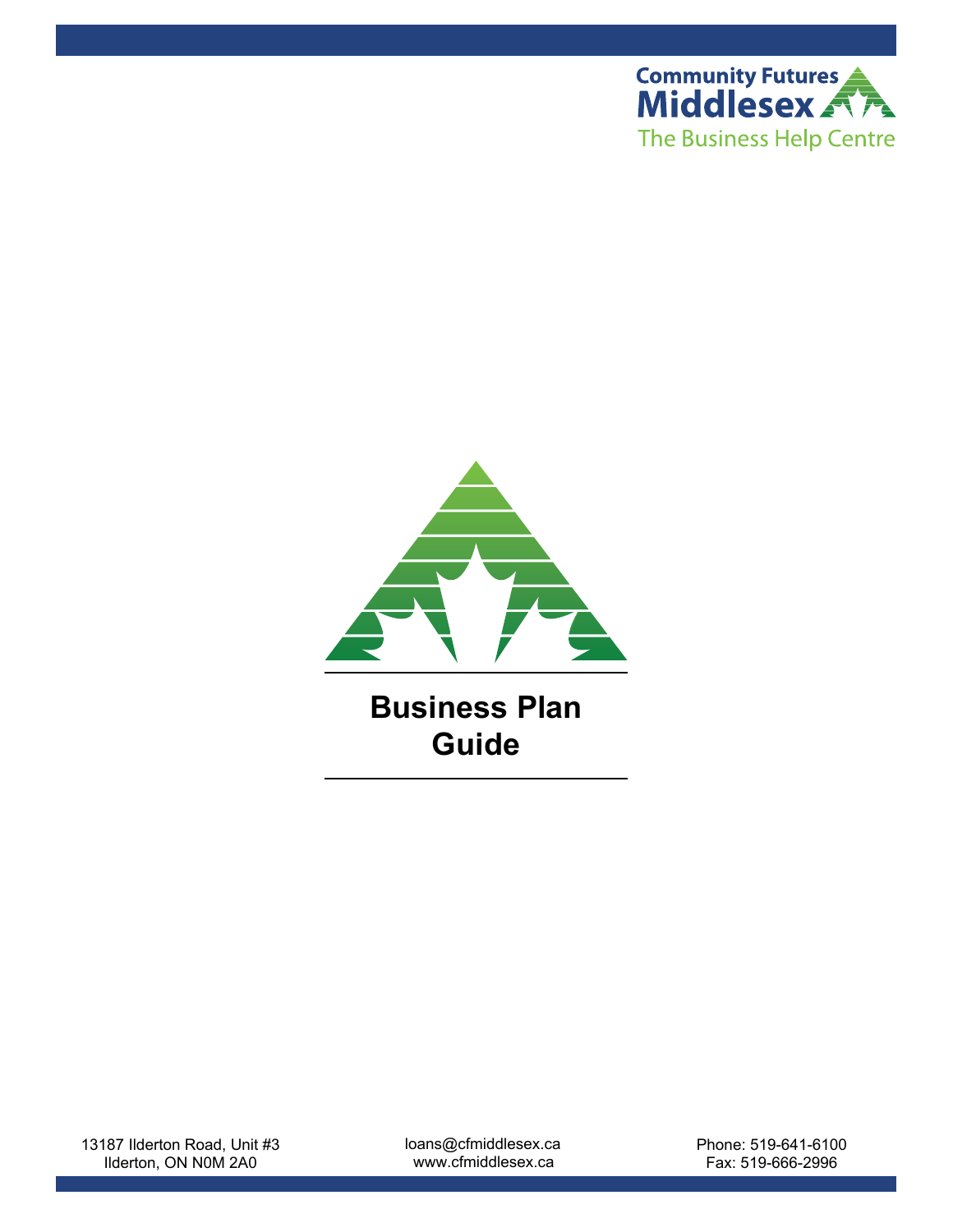#### **INTRODUCTION TO BUSINESS PLANNING**

Whether you are starting a new business, purchasing an existing business (or franchise), planning for expansion, restructuring, or trying to overcome obstacles within your existing business, you will need to prepare a business plan. In fact, all businesses prepare business plans either formally or informally, by setting sales targets, introducing new products and services, launching advertising campaigns, increasing their workforces, and expanding their workspace. All of these goals are components of the business plan.

## **Why should you prepare a business plan?**

A business plan is an excellent evaluation tool, helping you to decide if a business idea is economically viable. It will outline your start-up costs and financing sources indicating whether or not you can afford to start the business. It will also forecast profits to determine if they are sufficient for your needs and worth the effort involved.

Your business plan is also an invaluable monitoring tool, providing goals and timelines for operation and growth of the business. It provides direction for the business and a logical reasoning for the chosen direction, aiding in the decision-making process when business opportunities arise.

If your business is approaching a financial institution or investor for money, the business plan is a formal and complete document explaining all aspects of your business. The purpose of a business plan is to convince the reader to invest in or provide credit to the business. It should clearly state:

- Who you are, what you do, and how you do it,
- Where you want to go with your business and how you are going to get there,
- What resources you need to achieve your goals,
- When you intend to see results,
- Why you are presenting the business plan to the reader.

Everyone has a different reason for starting or staying in business and each owner is unique to his/ her business. Whatever your reason, remember that it takes time, planning, dedication, commitment discipline, money, and perseverance – sometimes working long hours for little pay.

Once you have completed your business plan you should meet with a business consultant or financial institution to implement your financial plan. Good luck with your business idea!

**The following pages are designed to be a guide for your business plan. Please use the template to complete your business plan. Read the information in this guide, and then start to fill out the template as it pertains to your business.** 

**Any questions? Call us at 519-641-6100.**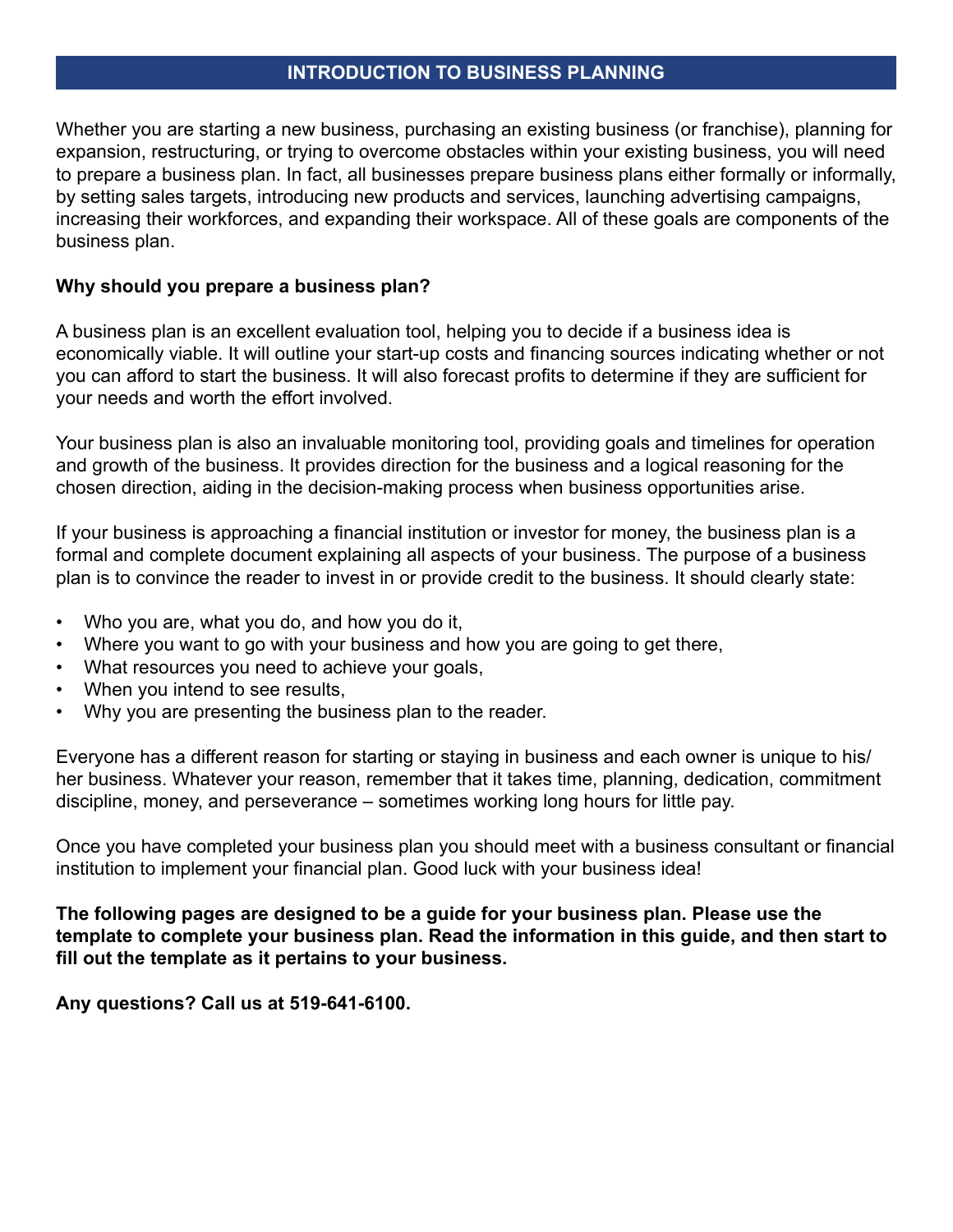# **1. EXECUTIVE SUMMARY**

**Note:** the executive summary is completed *last* (you need a plan before you can summarize it)

The Executive Summary gives a general overview of your business plan to quickly explain your business idea to an unfamiliar reader. It includes a brief description of the ownership and management structure, the products and services you offer, business and financial objectives including projected annual sales and net income, marketing strategy and competitive advantage, goals, the amount of money you expect to borrow, and how you will use those funds.

The Executive Summary can help the reader to decide if they want to invest in your business. If it's a new business also include why you are starting the business and your own personal investment into the business.

## **Business objectives**

Give clear, concise, and specific direction to the business. Establish the business name and identify the products and/or services you will be providing. Indicate the customers and geographic area to be served, and any personal objectives if desired (e.g. to better make use of skills, to avoid annual layoffs, ...).

# **Projected sales and profit**

The amount of product/service sold and corresponding money brought into the business, and the profit left over after operating expenses are accounted for. Briefly state what these projections are based upon (e.g. x widgets sold per day, 25 hrs billed per week increasing to 35 by year-end, ...). These numbers should correspond to the Cash Flow Projection.

## **Marketing strategy and competitive advantages**

Who the customer and suppliers are, how they will be reached and won over, and what separates your business from the competition.

## **How you will meet your goals and time frame**

Choice of advertising and promotion, variety of products/services, deadlines for realistic goals.

## **The ownership structure and management team**

The legal type of business and its owners (e.g. sole proprietorship wholly owned by you).

## **Financing required for the business and how the funds will be used**

The amount, lender, and credit terms of any financing and how the funds will be used in the business (e.g. \$10,000 borrowed from CFDC Middlesex at 11% for 5 years to purchase equipment).

## **Personal investment or contribution**

Value of cash, equipment, and assets you will personally be contributing to the business.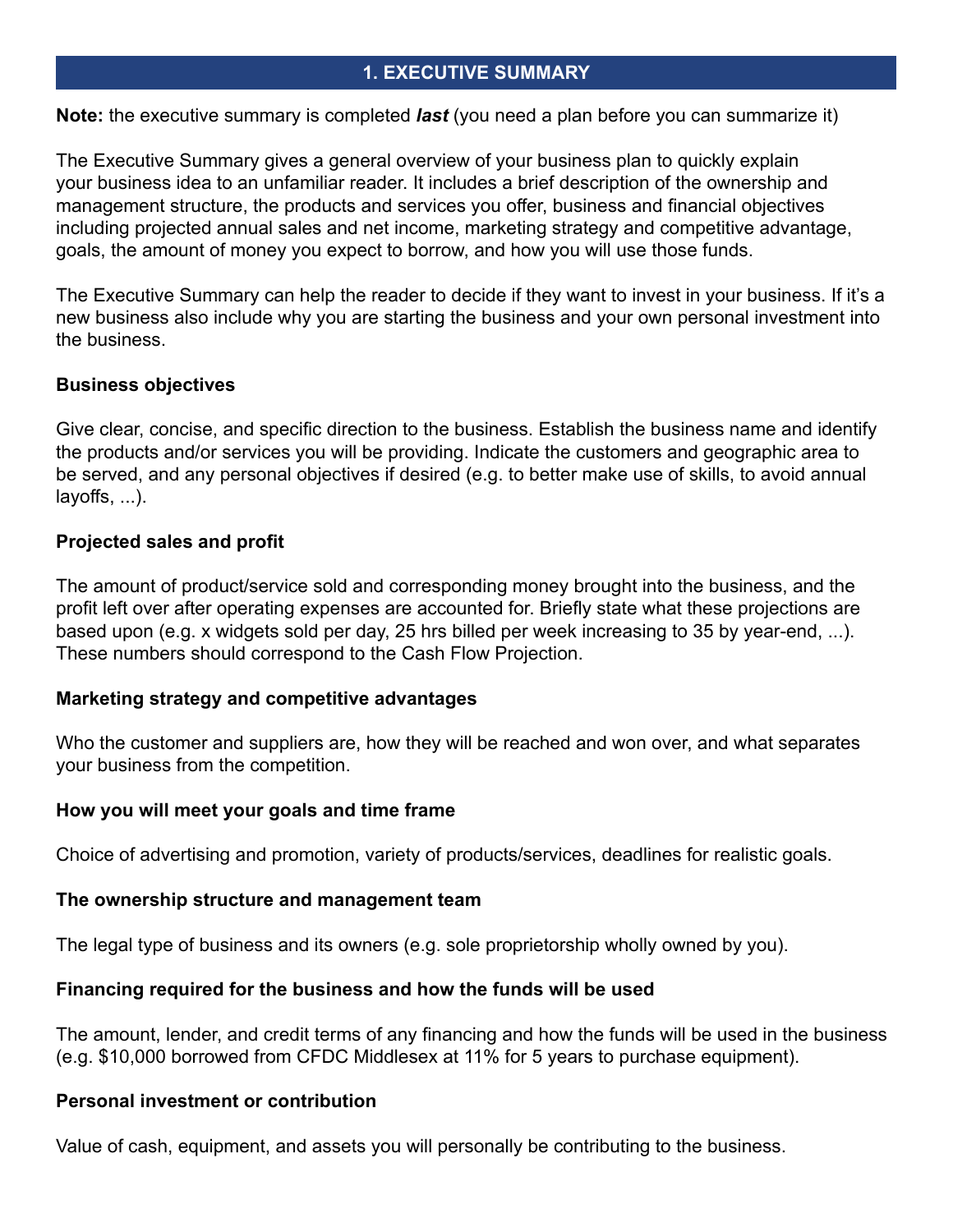# **2. BUSINESS PROFILE**

New businesses typically form under one of the following three basic business structures:

**1) Sole-proprietor -** usually owned by one person; owner directly controls the business. The owner and the business are not legally separate and the owner is fully liable for all debts and obligations of the business. The owner is taxed on the net operating profit of the business. **The vast majority of small businesses begin this way.**

**2) Partnership -** similar to a sole proprietorship except two or more people have ownership in the business. Owners are fully liable for all debts and obligations of the business and possibly each other. A more complex record keeping system and tax returns may be required. Additional fees may also be incurred for the preparation of a partnership agreement by a lawyer (see below).

The time to create an agreement with partners (or shareholders for a corporation) is when you set up the business, not when disputes arise. You must have a partnership agreement, preferably prepared by a lawyer who is experienced in working with businesses. The agreement should cover:

- Partner contributions and partnership share in the business
- What the parties expect each other to do while they are in business, i.e. individual responsibilities
- Provisions should be made in case a partner dies, becomes disabled, or goes bankrupt
- Terms of terminating the partnership if one partner or both partners leave
- Provisions are made for borrowing money, lending money from the company or selling shares
- Define any decisions that must be made by all partners, rather than just one or two

**3) Corporation -** a distinct legal entity that gives owners limited liability. It can have an unlimited number of owners (shareholder). Capital can be raised through the sale of shares and ownership is transferable. This type of entity requires complex record keeping and tax returns usually prepared by a professional accountant.

Although there are many reasons for choosing a particular business structure, the two main reasons are:

**1) Taxes -** there may be a tax advantage to incorporating. This can be a very complex topic and should be discussed with a tax lawyer or accountant.

**2) Risk of loss -** if you are a sole proprietor or a partner you and your personal assets are legally responsible for the business and its debts. Incorporation generally limits your losses to your investment in the corporation. Your personal assets will not be at risk unless you have given a personal guarantee on corporate debts. This is almost always required by a lending institution, so incorporation typically does not protect you from financial responsibility.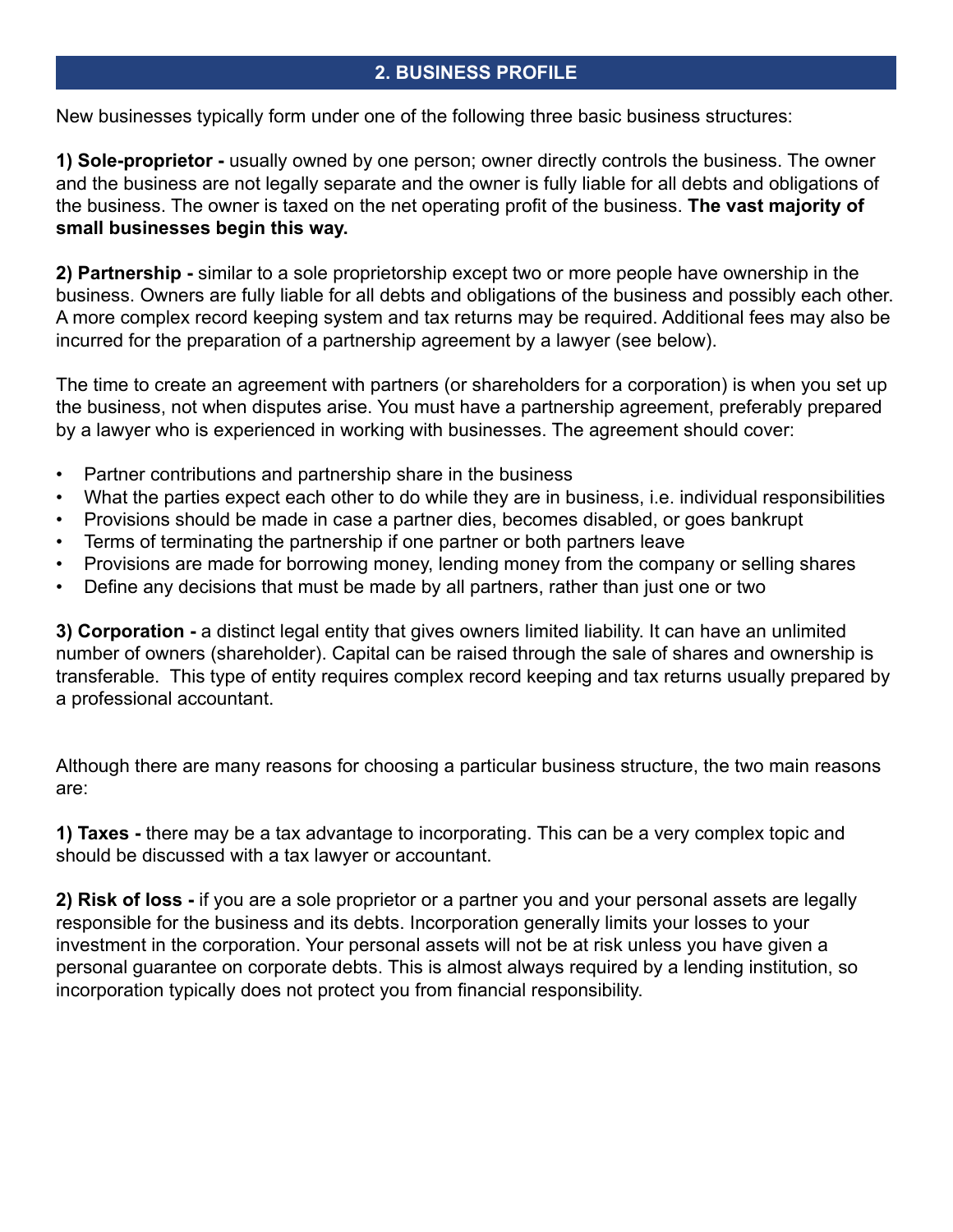# **3. MARKET ANALYSIS**

*Research your market before you go ahead with your business idea, not after!*

# **Market Area**

Describe the overall market in terms of geographical area, population, industry revenues, and trends. Indicate how many potential customers there are for your business within the market. Use statistics from Statistics Canada, local county profiles, or other sources (see Starting a Business handout) to calculate the number of customers and estimate your share. Not everyone will be a potential customer.

**e.g. Opening a men's clothing store in A Town:** population of A Town is 25,000, with 50% being males or 12,500. 70% are teens or older and buy their own clothes, for a total of 8,750 "shopping males". The store believes its clothing style appeals to 25% of these customers (based on a survey) for 2,187 potential customers

# **Market Analysis**

How much does the average customer spend on your product or service? How often do they buy/ what is the buying cycle or process? Do trends or seasons affect your business? Is the market growing, steady, or declining? Is there room for your business in the market?

# **Market Research**

Market research involves learning about and understanding your markets, industry, potential customers, and the competition. *Research can be conducted with little money but may require a significant amount of time*.

- Talk to suppliers, competitors, similar businesses in other towns
- Read trade magazines, Industry Association literature, business directories, and telephone books
- Use the statistics prepared by provincial and federal governments
- Survey potential customers; conduct a brief questionnaire (6 question max) or observe their buying habits if applicable – find out how they make decisions, develop loyalty, and how much they spend on your product or services

## *Talk to anyone who might provide useful information!*

Research information sources include:

- Local Economic Development Department for your municipality
- Census information for your local area
- Statistics Canada and Industry Canada publications and small business profiles
- Scott's Directory business listings check your local library

# **Suppliers**

Most people have a supplier in mind when they plan to open a business. It is a good idea to research other suppliers and see if you can get a better price, better terms, or just have a backup source in case. Check trade associations, trade shows, the Chamber of Commerce, industrial directories, the Internet, etc. It is vital to have a reliable supply chain as the availability of your product or service is a reflection on you and your business. If a product is suddenly on backorder with your supplier, the customer will blame you!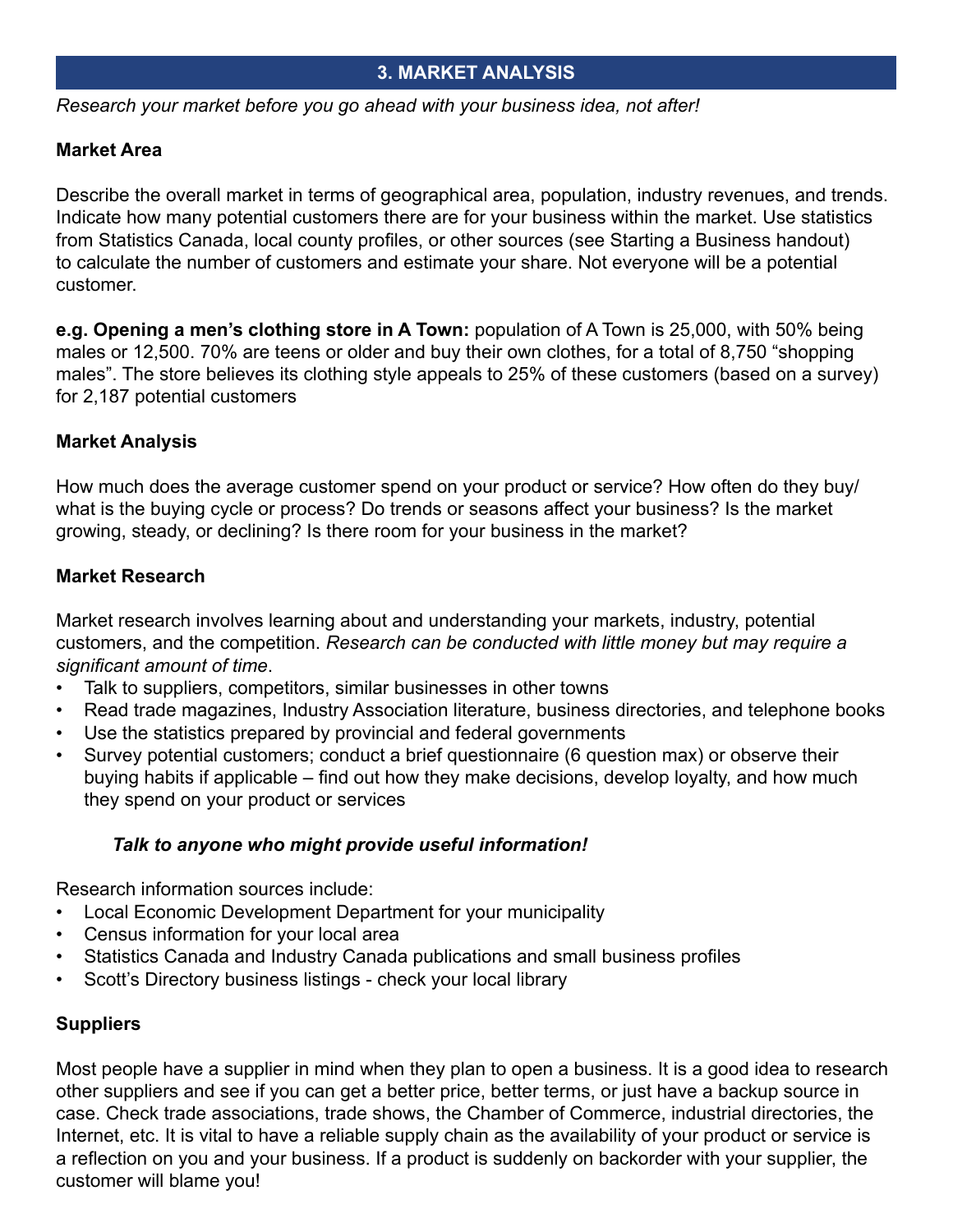# **4. CUSTOMERS**

Observe your customers, their common characteristics, and then ask questions. Find out what motivates them to buy in terms of trends, quality, convenience, customer service, price, and so on. To stay in business you will need to attract new customers and keep the ones you get.

#### **Your business plan should give the whole story: who, what, where, when, why, and how.**

# **Customer Profile**

Your product or service is the what, and the customer profile is the who. Who is your target customer in terms of age, income, location, family, occupation, hobbies, lifestyle, interests, etc.? Not everyone is a potential customer! Be specific about your ideal target customer.

# **Customer Buying Habits**

**Geographics** Location, Area

The customer buying habits are the where, when, why, and how of the story. Where do they buy your product or service (locally, in a store, by mail,...)? When do they buy (during normal business hours, evenings, seasonally, before special events,...)? Why do they buy (to fill what want/need)? How do they buy (impulse buy, pay cash, plan months in advance and save up,...)?

As you complete your research you should be able to describe your customer in terms of:

| Demographics | For individuals         | For businesses          |
|--------------|-------------------------|-------------------------|
|              | Age                     | Location                |
|              | Gender                  | Company size            |
|              | Income                  | Product/service         |
|              | <b>Marital status</b>   | Number of employees     |
|              | Education<br>Occupation | Industry profile/trends |
|              |                         |                         |

**Psychographics** how your customer "thinks" customer's values, morals, interests, preferences, and lifestyle what motivates them to buy buying habits

## **Customer Base**

What will you do to attract new customers and to keep the ones you have? Will you offer special promotions (coupons, discount, punch card, referral bonus, free gift)? Do you provide value-added services/bonuses (e.g. free toothbrush at dental visits, free car wash at automotive repair shop, repairman overshoes to protect homeowner's carpet)? Is there something unique about your product/ service or the way in which you provide it that will keep customers coming back?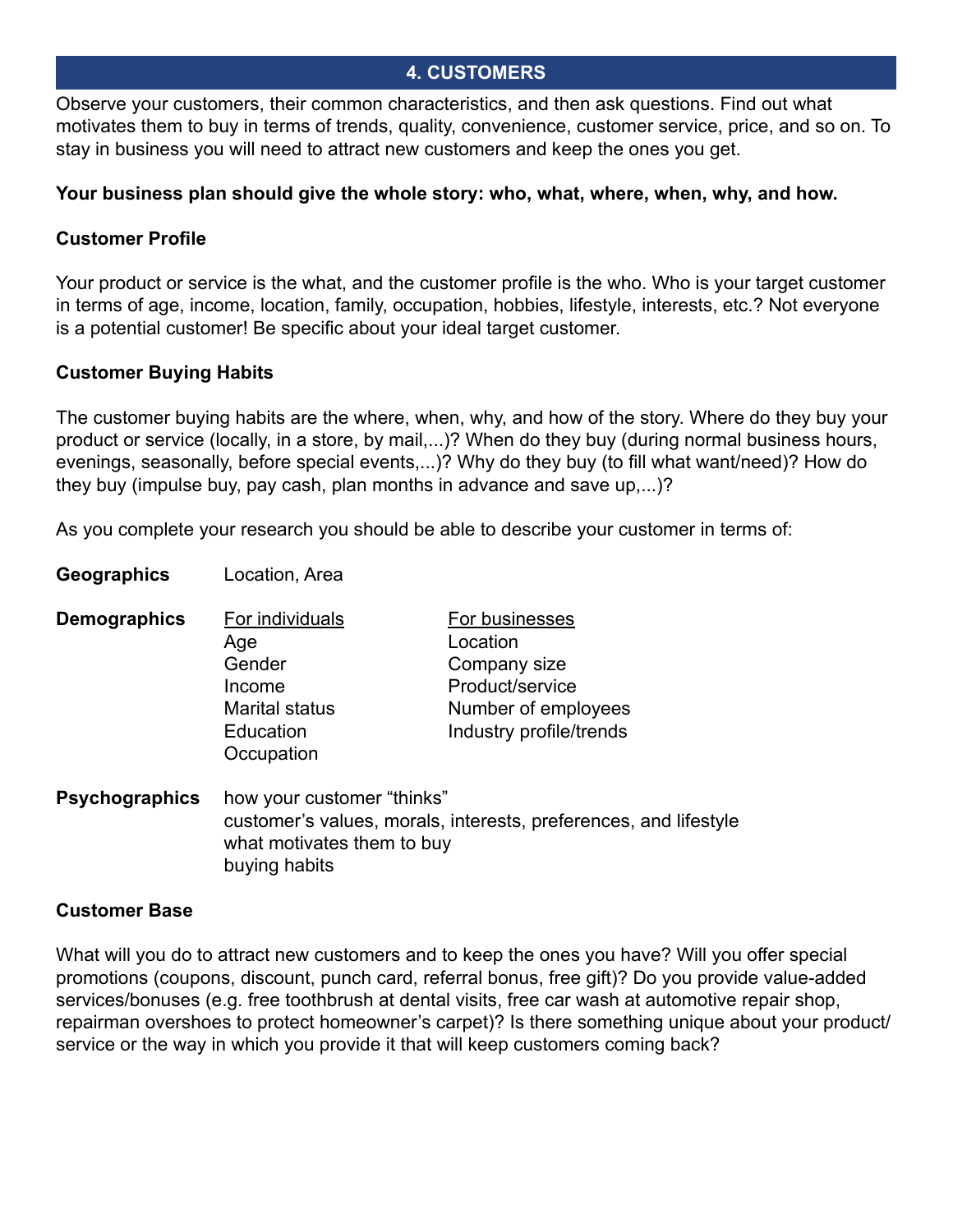# **5. COMPETITION**

**It is** *vital* **that you make a thorough evaluation of your competition!** n order to be successful you must persuade your target market to buy from you rather than your competition. Competition exists for all business. Competition may be indirect or from another area, but it exists and must be considered.

# **Competition**

Your competition can be identified as direct or indirect. For example, if you are a "family style" restaurant, you are a hospitality service business providing food. You compete directly with other family style restaurants in the area, and indirectly with all other restaurants, fast food chains, coffee shops, and snack bars. All of these businesses are competing for the customer's disposable income spent on "dining out". Each restaurant caters to a different customer preference and budget.

Don't neglect the indirect competition of potential customers servicing themselves. For example, as a men's barber you may experience competition from people buying their own electric clippers! Part of your business and marketing plan will be to convince those customers that your service is affordable, more convenient, provides a better atmosphere and yields a better haircut.

# **Competitive Analysis**

- List your major competitors and learn as much as you can about each in terms of:
- Size/number of employees
- Pricing/promotion
- Annual sales
- Reputation/years in business
- Products and services
- Brand names
- **Location**
- Etc.

With your knowledge you gather of your competition, perform a *SWOT* analysis (strengths, weaknesses, opportunities, threats). This will help you create a focus and niche for your company, and guide you in positioning yourself against competing businesses. Assess your competitors strengths (e.g. reputation, established client base, reliable supply chain,...) and weaknesses (e.g. customer service, aging equipment/old technology or processes, poor promotion, etc...). Identify any opportunities or threats (challenges) in the market such as changes in: market demographics, technology, economy, laws/regulations; new competitors entering market or existing competitors going out of business; etc.

# **Competitive Advantage**

What is, or will be, the advantage(s) your business has over the competition (if you don't do anything better than they do, can your business succeed?). Do you face any disadvantages worth noting?

For example, the newest machine that produces much higher quality products than the competition may be your competitive advantage. A notable disadvantage may be that this machine is much slower than competitors machines and your production volume is significantly smaller.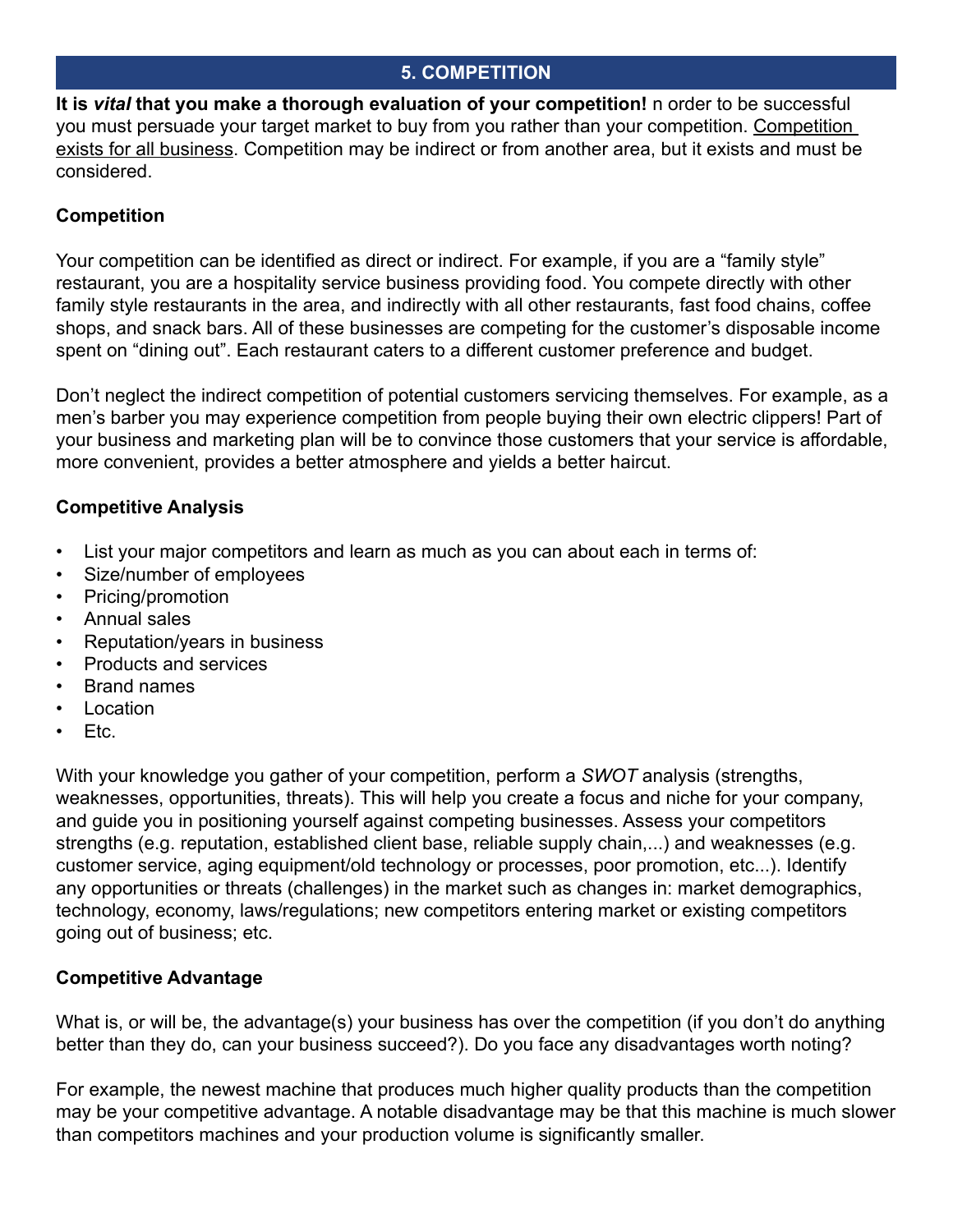# **6. SWOT ANALYSIS**

Please refer to the Business Plan Template to guide this section.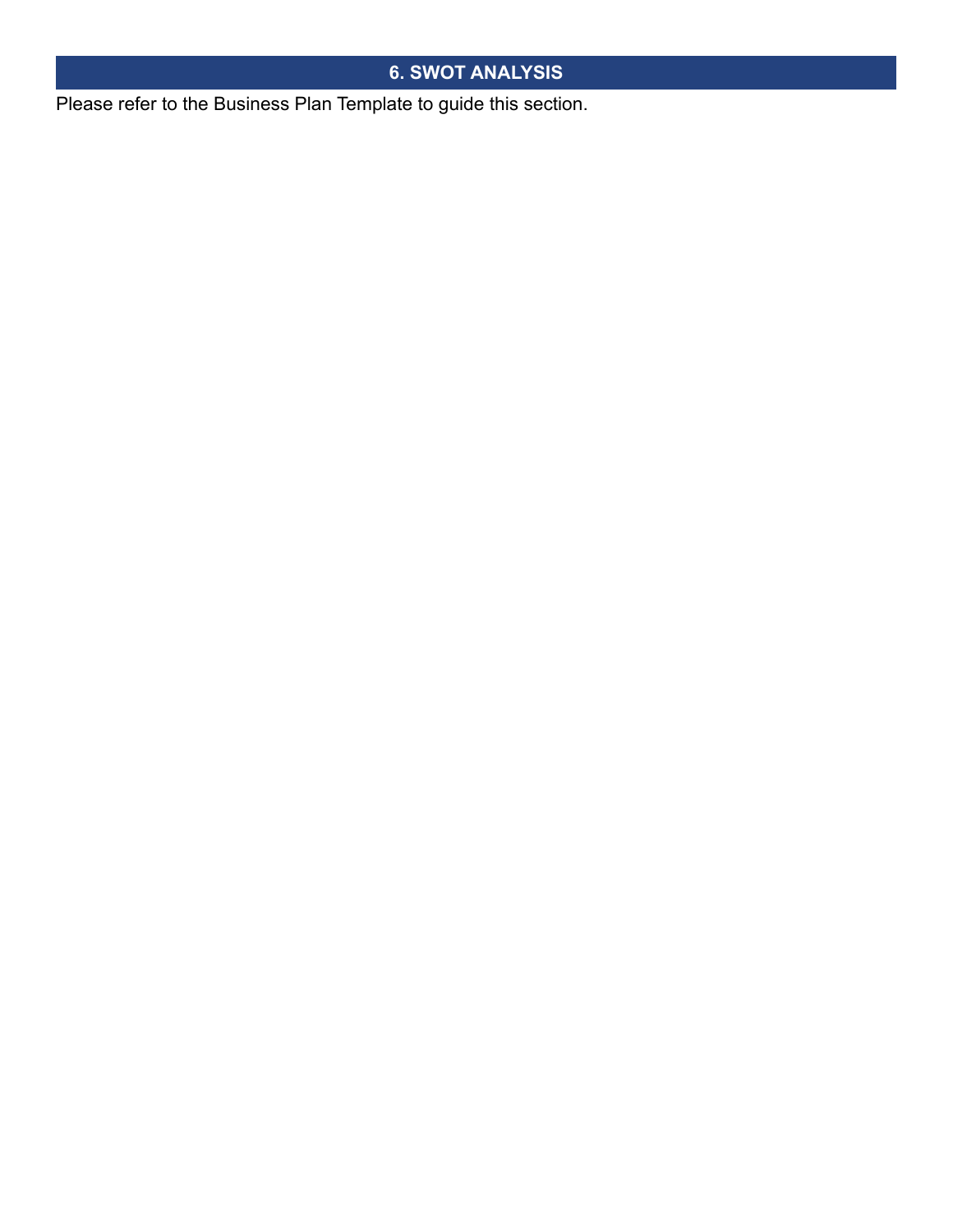# **7. PRODUCTS AND SERVICES**

A product or service is a good you will sell or a service you will provide. Your business may focus on one type of product or service, or it may offer several different kinds. It is crucial that you have a clear understanding of the different kinds of products you offer (or plan to offer) because this will help you identify who your customers are.

Concentrate on major types of product rather than listing every single item. Consider these examples:

- A retail jewelry store might have four areas (fine gold jewelry, fashion jewelry, giftware and china/ crystal/silverware), or it may focus on one or two of those areas.
- A carpenter offering a full range of services may have two areas; major jobs (house construction, sun decks, trusses, etc.) and basic home renovation/maintenance.
- A restaurant may also offer catering services to hotels and cater private functions (home & office parties, special events, etc.) - three areas in total.

One reason for listing each of these separately is that each group may have different types of customers with different needs. You may want to promote each area of your business in a different way from the others, since the advertising that reaches one market may not reach others. These groups may also have different mark-ups or gross profit margins associated with them. Listing them separately aids in determining how much inventory will be purchased in the Cash Flow Projection. Different products or services may also have different sales cycles (i.e.: you may sell more of one product during the summer, and more of another product during the winter). By grouping them separately it makes it easier to project expected sales.

Be sure to provide a brief description of your products or services that will help the reader of your plan better understand your business. Describe what they will or will not do. List all features and benefits for you products, and make special note of any feature that differentiate your products or services from those of the competition.

Include any exhibits such as drawings or photographs of the product to be manufactured, or a description of the services to be offered.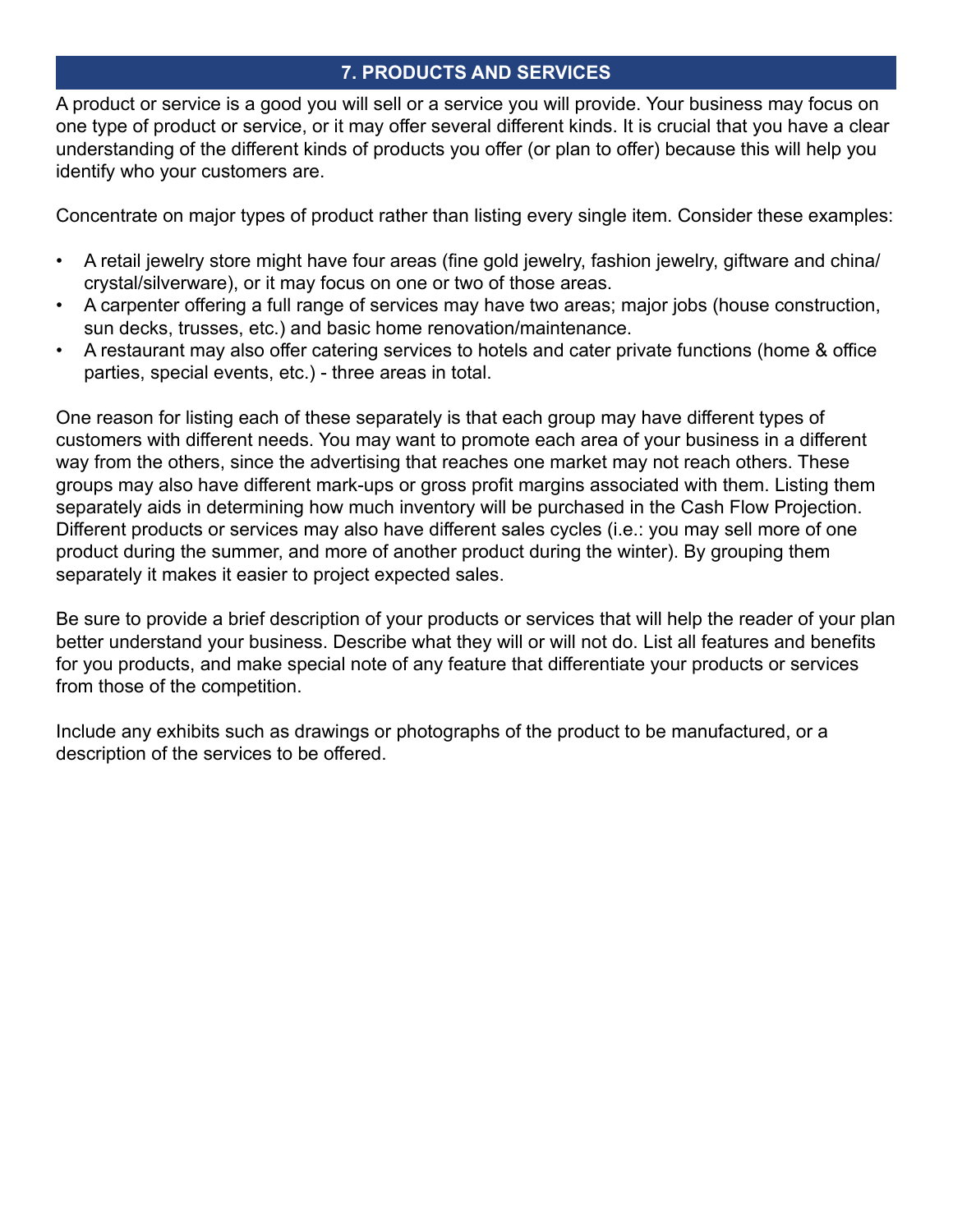# **Pricing Strategy**

There are three main factors to consider when pricing your product or service: costs, profits, and your competitor's price.

# Competitor Pricing

Your competition's price influences what you can charge, but you do not always have to charge less. Knowing and understanding your customer's buying habits and motivators will help you to establish an accurate price.

# **Pricing**

# Costs

Understanding and controlling your costs is key to operating a successful business. Costs can be classified as either variable or fixed.

Variable costs change with the amount of sales made, and are typically materials and labour. This includes all materials used to make your product or sell your service such as: raw materials, completed parts, finishes, packaging, consumables; and the cost of employees hired to make the product or provide the service (including wages, benefits, and government remittances like CPP, EI, and WSIB). Fixed costs, also called overhead costs, remain the same whether you make any sales or not. This includes such costs as rent and insurance.

# Profit

Profit is the money left over from sales after all expenses are paid (variable and fixed). The profit generated by the business is what is used to cover personal living expenses and expand the business. Your pricing strategy must result in the required profit to be economically viable for you.

# **Breakeven Analysis**

The breakeven analysis reveals the minimum sales the business requires to cover its costs and your personal expenses. If the business sells less than this amount, it is operating at a loss and will not be viable in the long term. Sales above this amount produce profit that can be used to expand the business or personal use. Money left over from a sale after variable costs have been paid is called gross profit.

For example, if you sell a product for \$80 that costs \$35 in materials and \$15 in labour to make your gross profit is \$30 (\$80 - \$35 - \$15 = \$30). The \$30 left over from \$80 worth of sales yields a gross profit percentage of 37.5% (30 / 80 = 0.375 or 37.5%).

If your fixed business overhead for the year is \$10,000 (rent, utilities, etc) and you need \$10,000 for yourself (mortgage, food, etc), the business must generate \$20,000 in profit in the year. Since only 37.5% of your sales are left over after paying for labour and materials, the business must generate \$53,333 in annual sales.

$$
\frac{10,000 + 10,000}{0.375} = 53,333
$$

i.e. \$53,333 sales, yields \$20,000 (37.5%) for your \$20,000 fixed & personal expenses – you're even!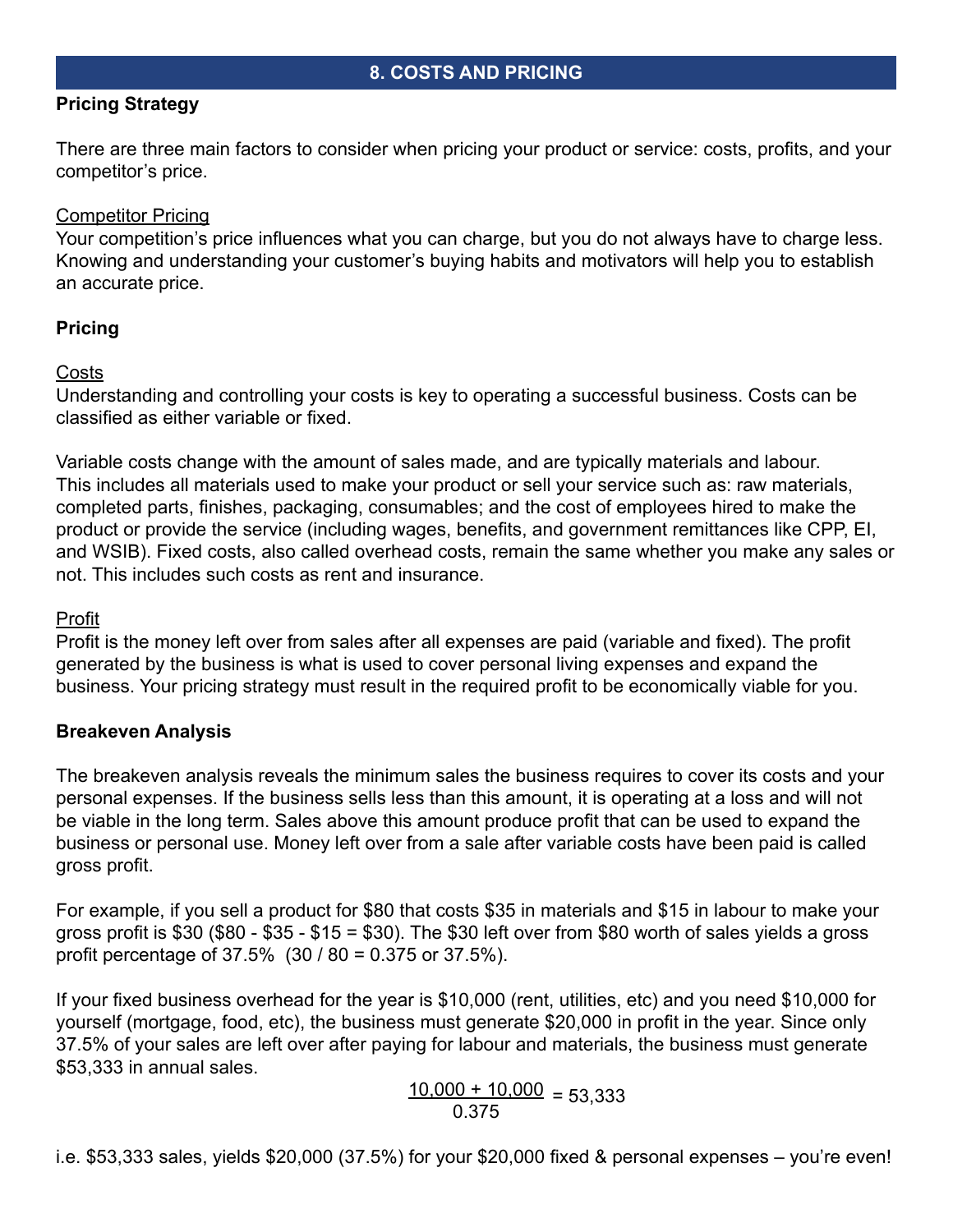#### **Business Image**

Your business is represented by much more than just the product or service offered. A good business image and excellent customer service is essential to attract and maintain customers. Your business image incorporates your name, logo, letterhead, business cards, advertising, vehicle, dress code, manners, etc. Fair or not, people do form an impression of your business "judging a book by its cover".

# **Advertising**

What method of advertising is most likely to reach your customer (i.e. be seen/heard)? Knowing the needs and characteristics of your customer will help you to determine the most effective advertising and promotion methods. Creative advertising techniques can often attract more attention and enhance customer recall.

Choose advertising that will enable you to highlight the benefits of your product/service that satisfy your customer's needs and wants. Customers are not buying a product or service, but rather the benefits and features they receive from your product or service.

A website is a relatively inexpensive yet effective way to promote your business. Even if you do not want to sell anything online or are only serving a local geographic area, a website address is easier to remember than a telephone number and can provide potential customers a wealth of information at any time of day or night 365 days a year. This includes brochures, manuals, testimonials, answers to frequent questions, maps, hours of operation, etc. and can save on costly printed materials.

## **Networking**

What "lower-cost" promotion and networking strategies will you employ to create awareness and attract customers to your business (e.g. referrals, joining associations/clubs, sponsoring local teams/ events, volunteering, press releases, public speaking, trade shows, etc.)

## **Location**

Is your business a destination point for consumers? What benefits does your location offer your customer? Is it convenient and accessible? If people are coming to your home is it neat, professional, and free of distractions?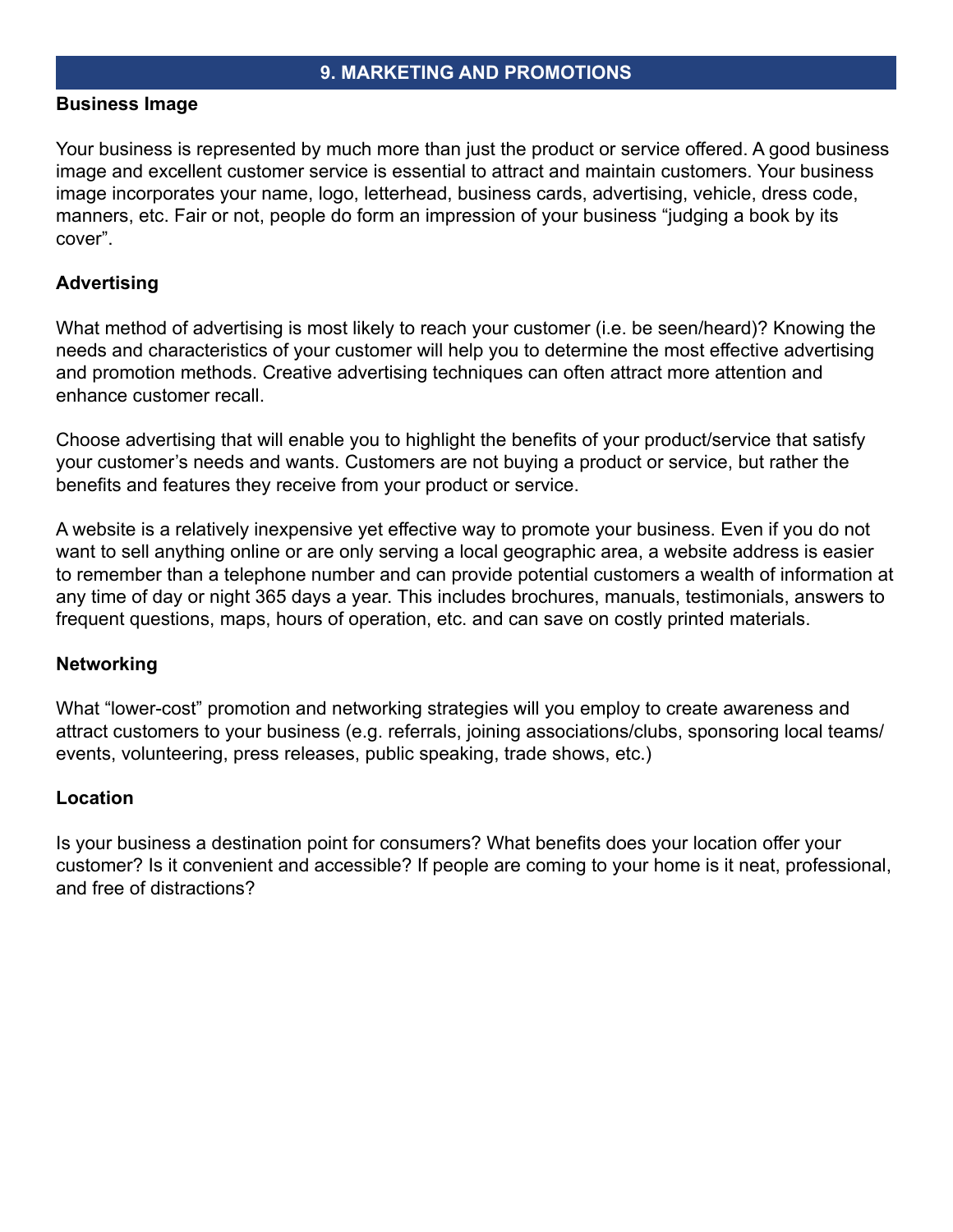#### **Facilities**

Describe your store/shop/home-office and how it meets the needs of your business. Is it free from distractions and problems that can take time from your business? How long will these facilities serve your needs? Are there any extra costs involved (e.g. property taxes, common area management fees,...)? Will you modify or renovate the facilities?

## **Regulations**

Have you checked zoning regulations and by-laws governing your proposed location and business? Are there special operating or environmental regulations affecting your business (e.g. reporting requirements, waste disposal, ...)? Do you need a special license or permit? Will you be collecting HST at the onset of your business?

#### **Insurance**

What type of insurance does your business need? Entrepreneurs often neglect to factor liability insurance costs into their planning. As a sole proprietor you are personally responsible for the business and will need insurance to protect your personal assets. Do you need insurance to cover your inventory in the event of theft or damage? Will you be using your personal vehicle for business (even occasionally)? Read your policies and contact an insurance agent or broker to determine what type of coverage you need.

#### **Industry Alliances and Advisors**

You will likely need a lawyer, accountant, banker, insurance agent, and other advisors. Good advice at the onset of your business can help you avoid costly mistakes down the road. Once you have found trusted advisors, use their expertise when needed. Business mentors and retired industry peers can give informed feedback and help you learn from their own mistakes. Keep them informed about your business and they will be able to better assist you.

#### **Skills and Employees**

Most entrepreneurs have a number of the skills required to operate their business. If you will not be providing all the skills (technical, bookkeeping, customer service, management) who will you hire to provide these skills and on what basis?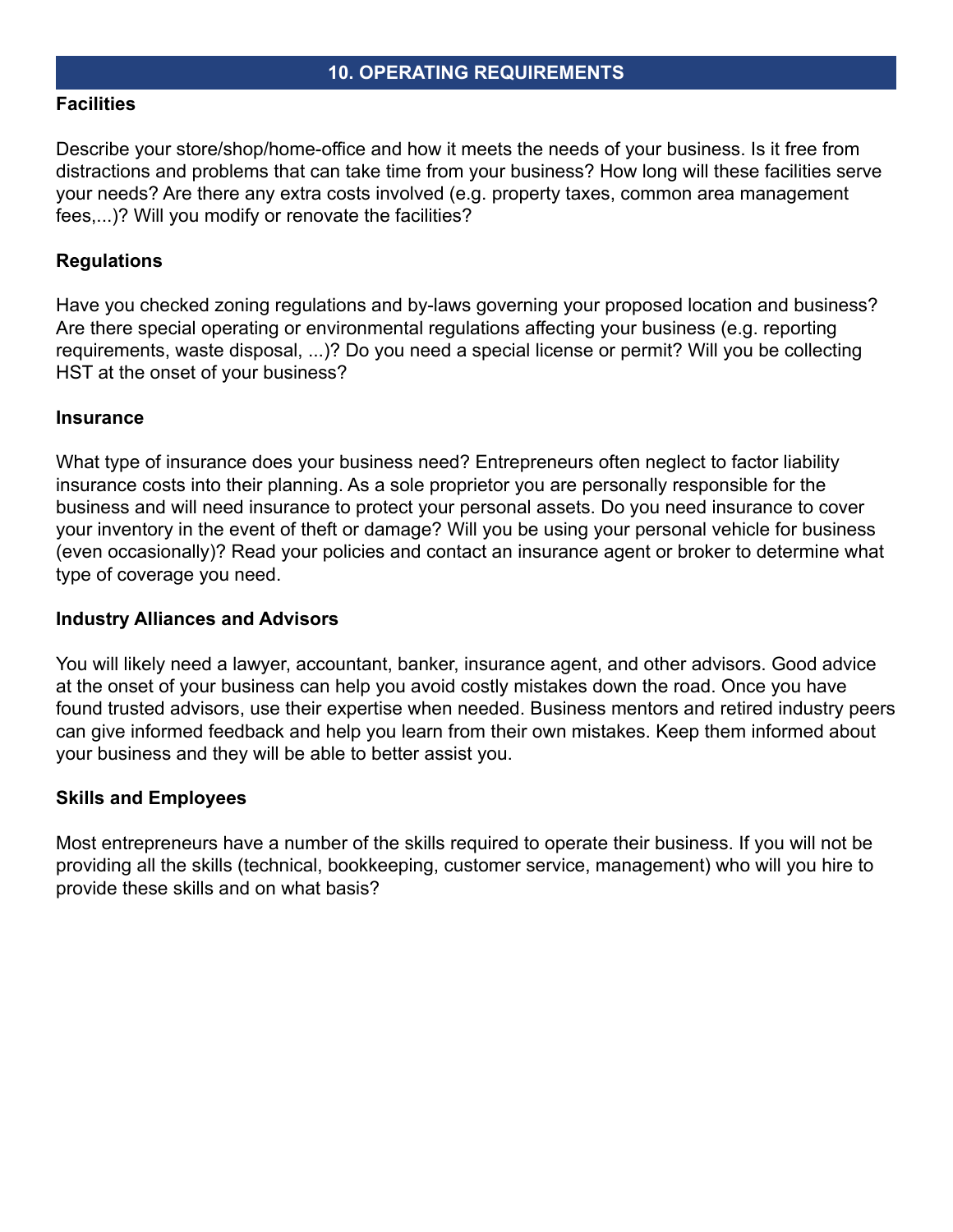# **11. START-UP COSTS AND FUNDING**

#### **Start-Up Costs and Expenses**

Almost all businesses will be faced with initial start-up costs. These are one-time cash expenditures required to start the business including inventory, equipment, vehicle, building renovations, etc. Startup costs do not include anything already owned, such as existing tools or inventory.

Preparing a thorough list of start-up costs will help to:

- Avoid unpleasant surprises reveal expenses underestimated or forgotten altogether
- Determine the investment required to start the business
- Estimate the amount of money that may need to be borrowed
- Indicate how the money invested into the business will be spent

This listing is part of the business plan and will be required to obtain financing from any lending institution.

Be sure to include operating expenditures for the first month or two of the business (working capital) to reduce financial strain as the business is just getting off the ground, and include as large a contingency reserve as you have available in case of emergency.

**Tip:** obtain prices or quotations whenever possible; if you must estimate then overestimate

# **Source of Funds**

Once you have determined the costs to start the business, you must indicate where you are going to obtain the money to cover them.

Typical sources of funding include:

Personal cash contribution: money you have on hand to personally put into the business (savings, inheritance, asset sales, severance, etc.)

Family or friends: who will donate or provide a low-interest/interest-free loan to the venture

Lending institutions: such as the chartered banks or CFDC Middlesex that provide a line of credit, loan, or mortgage and expect routine payments back with interest